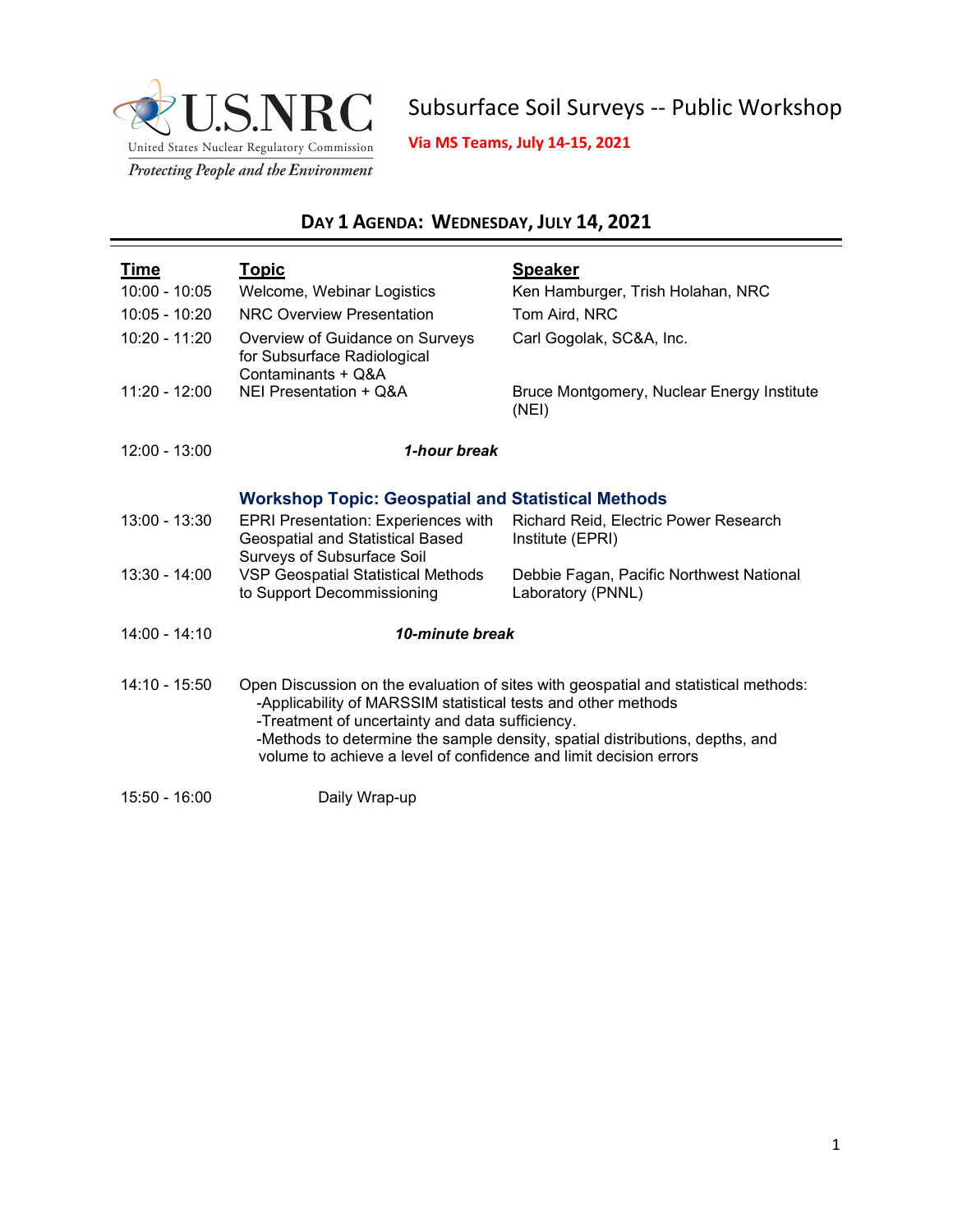## **DAY 2 AGENDA: THURSDAY, JULY 15, 2021**

| <u>Time</u><br>10:00<br>$10:00 - 10:30$ | <b>Topic</b><br>Day 2 Welcome<br>Presentation: MARSSIM subsurface background<br>Presentation: A Graded Approach to Subsurface<br><b>Characterization and Remediation and Related Tools</b><br>and Methods                                                                                                                                                              | <b>Speaker</b><br><b>NRC</b> staff<br>Kathryn Snead, EPA<br><b>Matt Darois, RSCS</b>                                    |
|-----------------------------------------|------------------------------------------------------------------------------------------------------------------------------------------------------------------------------------------------------------------------------------------------------------------------------------------------------------------------------------------------------------------------|-------------------------------------------------------------------------------------------------------------------------|
| $10:30 - 11:15$                         | <b>Discussion Topic: Subsurface DCGLs</b><br><b>Short Presentations:</b><br>Development of Derived Concentration Guideline Levels<br>(DCGLs or clean-up levels) for Subsurface Residual<br>Radioactivity<br>Subsurface DCGL: Effects of Thickness, Area, and<br>Cover<br>--specific discussion on this topic--                                                         | Cynthia Barr,<br>NRC/NMSS<br>Charley Yu, Argonne<br><b>National Laboratory</b>                                          |
| $11:15 - 12:30$                         | <b>Discussion Topic: Subsurface Hot Spots</b><br><b>Short Presentations:</b><br>Elevated Areas or "Hot Spots" in the Subsurface<br><b>Subsurface Hot Spots</b><br>--specific discussion on this topic--                                                                                                                                                                | Cynthia Barr,<br><b>NRC/NMSS</b><br>Carl Gogolak, SC&A                                                                  |
| $12:30 - 13:30$                         | 1-hour Break                                                                                                                                                                                                                                                                                                                                                           |                                                                                                                         |
| $13:30 - 15:00$                         | <b>Discussion Topic:</b><br><b>Surveys of subsurface, including surveys</b>                                                                                                                                                                                                                                                                                            |                                                                                                                         |
|                                         | of excavations, backfill materials, suspect<br>areas, and hard-to-access areas<br><b>Short Presentations:</b><br>Survey Issues with Excavations from Recent<br>Decommissionings<br>Low Level Radioactive Objects at a Former Department<br>of Defense Facility<br>Surveys of Survey Units with Low-Levels of<br>Radioactivity<br>--specific discussion on this topic-- | Bruce Watson,<br><b>NRC/NMSS</b><br>Matthew Wright,<br>California Department<br>of Public Health<br>Claude Wiblin, SC&A |
| $15:00 - 15:15$                         | <b>15-minute Break</b>                                                                                                                                                                                                                                                                                                                                                 |                                                                                                                         |